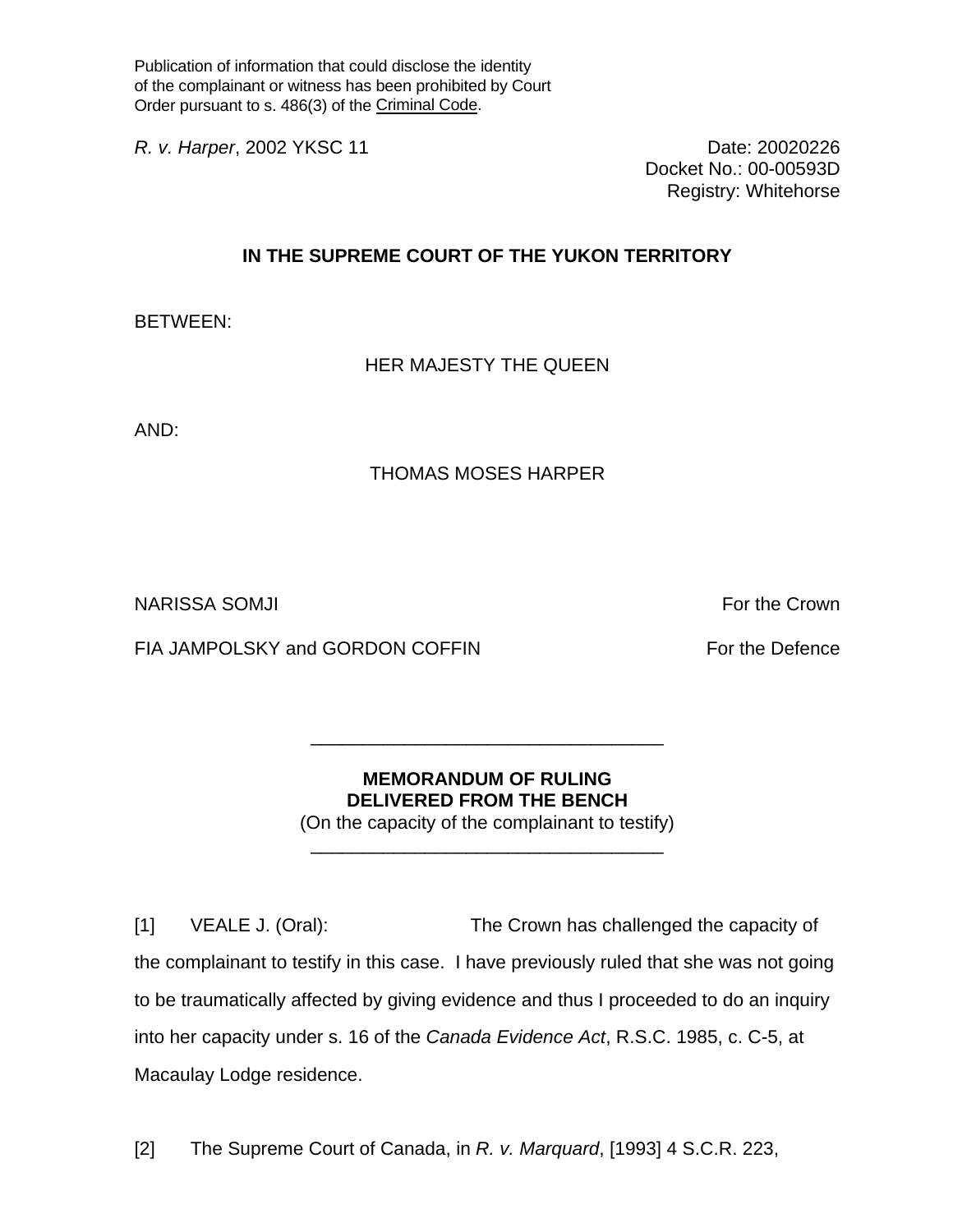establishes that testimonial competence involves an inquiry into the witness's capacity to observe, the capacity to recollect, and the capacity to communicate. It is not an inquiry into credibility, but rather capacity to perceive, recollect and communicate. The threshold is low and I must be satisfied that the witness has a basic ability to perceive, remember and communicate.

[3] Expert evidence from Dr. Anzarut, her neurologist, indicates that the complainant suffers from multiple sclerosis. The diagnosis was made in 1994 when the complainant was blind and paralyzed. Yesterday, she appeared before me in a wheelchair. She was attentive and cooperative in answering questions. However, Dr. Anzarut testified that the complainant is child-like in her behaviour and her memory has been affected by the disease, and that was certainly apparent from my observations in doing the s. 16 inquiry yesterday.

[4] However, the complainant was able to remember the names of her parents, her children, where she lived. She remembered the name of her local doctor, Dr. Sally Macdonald. She knew the year was 2002, but she did not know the day or the month. She couldn't say what she did on the weekend, but when prompted she recalled that she had had her hair done. She remembered going to the police station in the past.

[5] While it is clear that she has some memory deficits, I am satisfied that she has the capacity to give evidence. The issue of accuracy and credibility is not at issue for this inquiry under s. 16 of the *Canada Evidence Act.*

[6] I am not satisfied that she has the ability to understand an oath, but I am satisfied that she can promise to tell the truth. I should also add that I am satisfied by